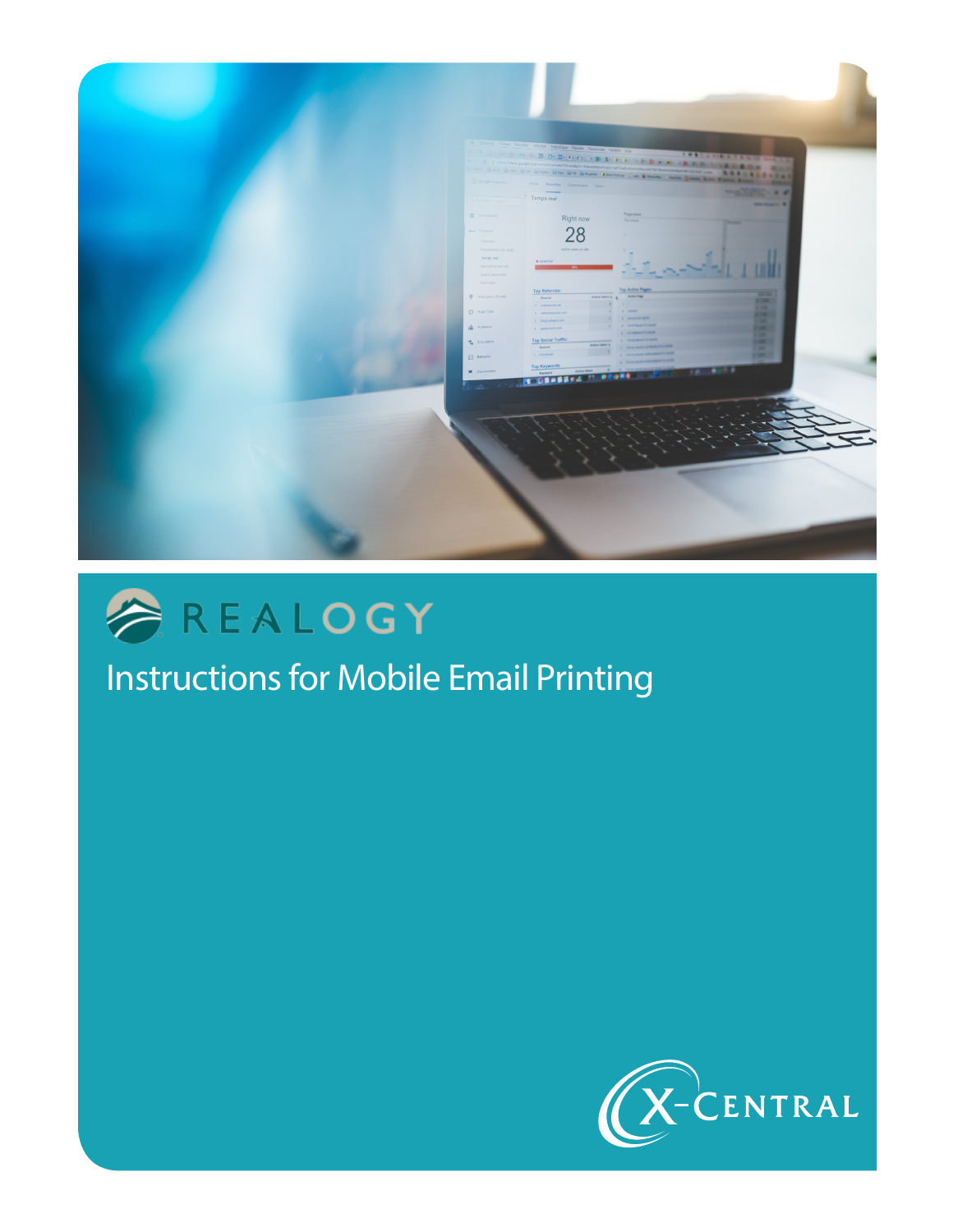## Instructional Summary - Email to Print

This document is designed to Mobile Email Printing which allows you to send attachments to be printed. Both the body of the email and ALL attachments will be printed.

## System Requirements

You are required to use your Realogy email account service. Email accounts such as Hotmail, Google, Yahoo, etc. are not supported.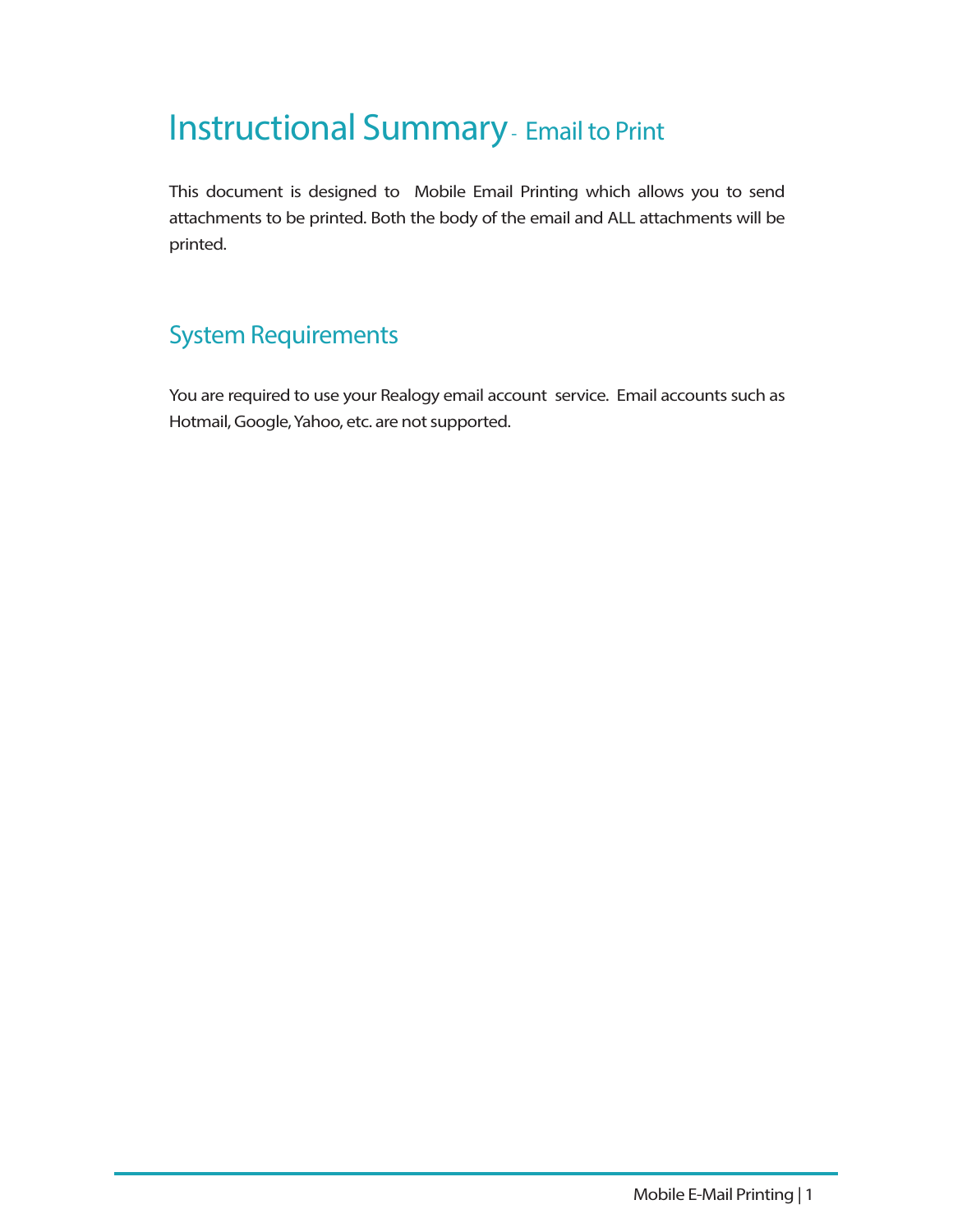

You will receive an email letting you know your job has printed and is ready for pickup.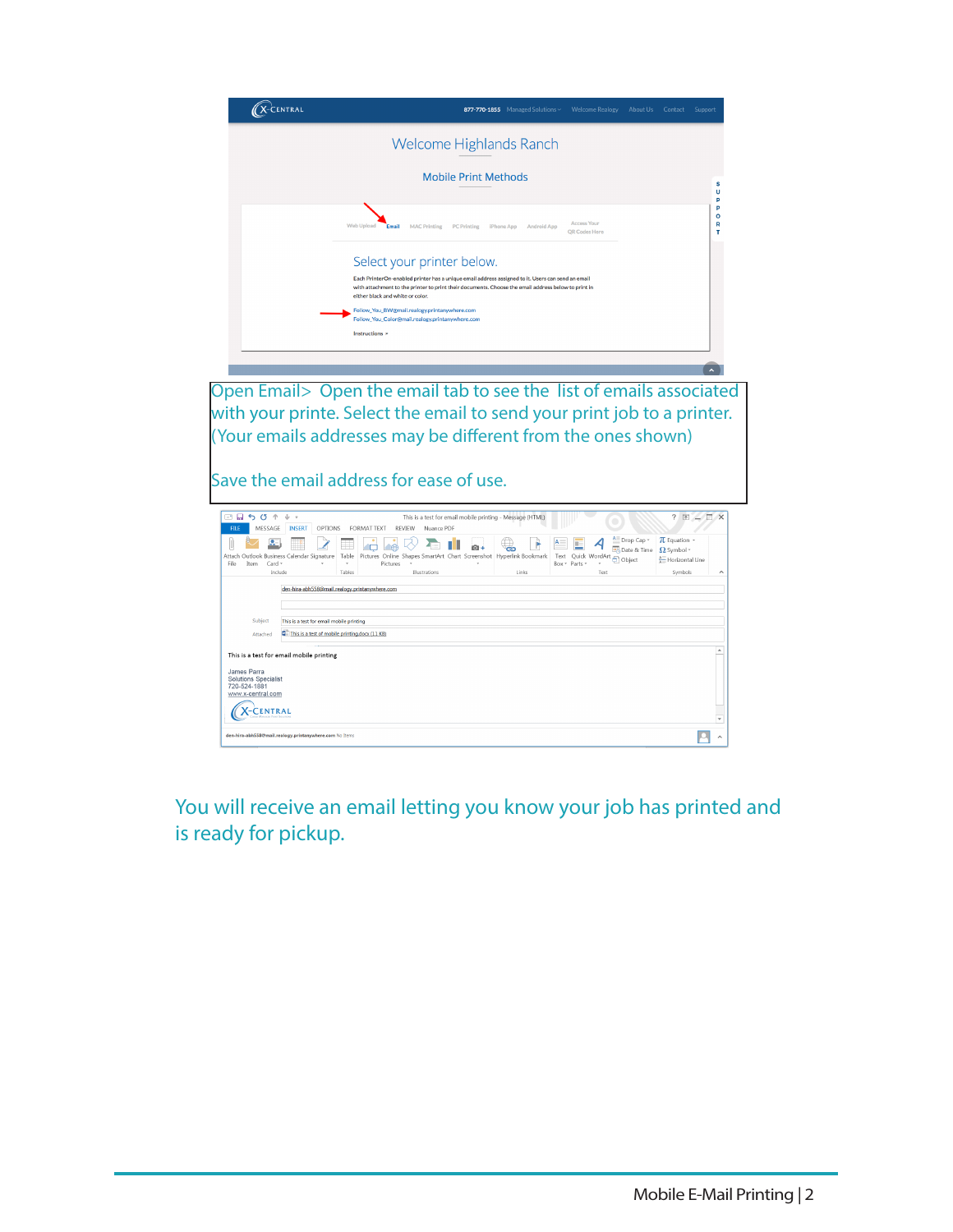## Copyright Notice

Copyright 2019 by X–Central, LLC.

All rights reserved. No part of this publication may be reproduced, stored in a retrieval system, or transmitted, in any form or by any means, electronically, mechanical, photocopy, recording, or otherwise, without the prior written position of X-Central, LLC.

Disclaimer:

X-Central, LLC makes no warranty with respect to the adequacy of this documentation, programs, or hardware, which it describes for any particular purpose, or with respect to the adequacy to produce any particular result. In no event shall X-Central, LLC be held liable for special, direct, indirect, or consequential damages, losses, costs, chargers, claims, demands, or claims for lost profits, fees, or expenses of any nature or kind.

Version 2.0 March 2019